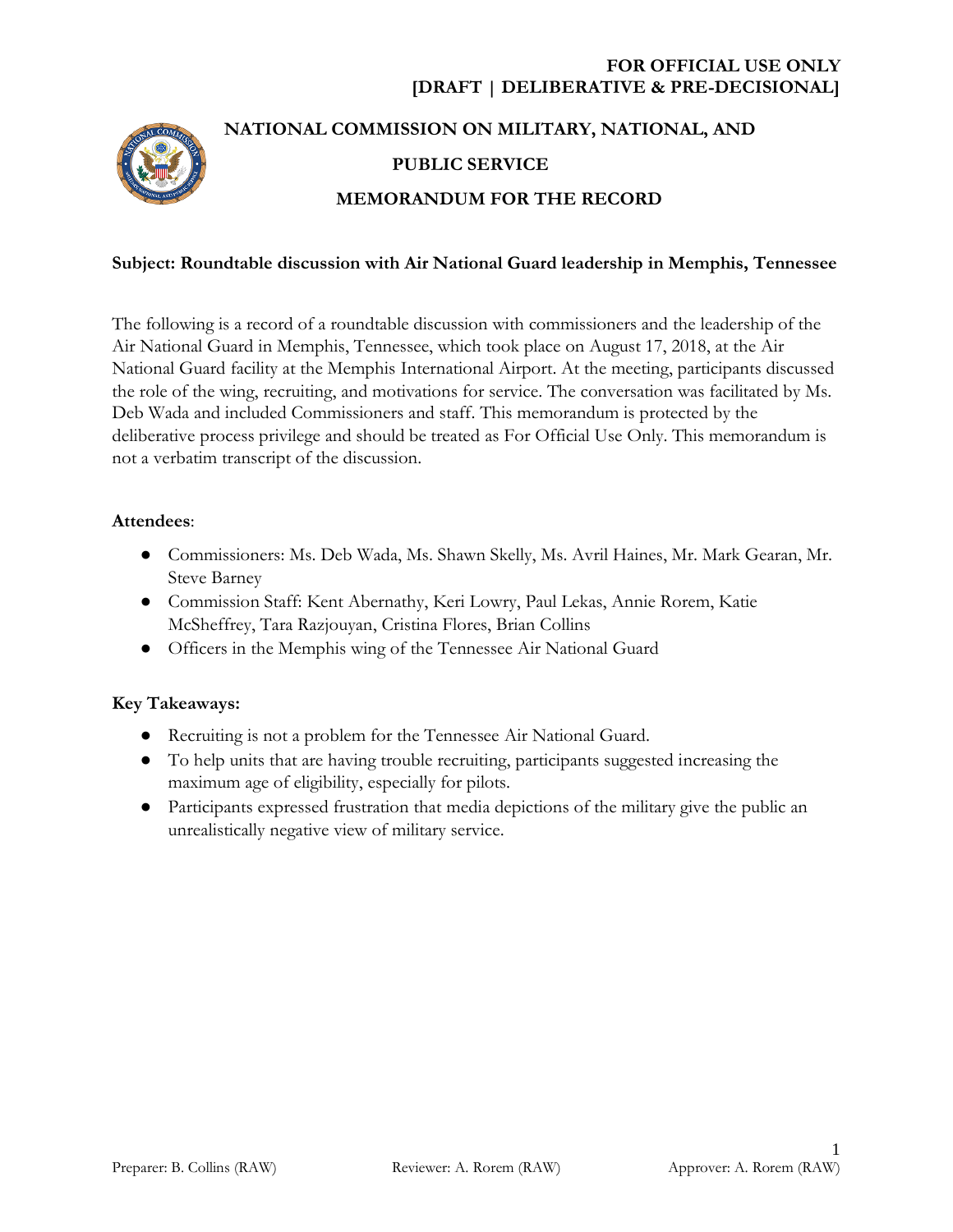# **FOR OFFICIAL USE ONLY [DRAFT | DELIBERATIVE & PRE-DECISIONAL]**

### **Meeting Discussion**

**Ms. Wada** provided an overview of the Commission's mission and began a round of introductions.

The Air National Guard (ANG) officers introduced themselves. All are long-serving guardsmen with prior active-component service.

One participant mentioned that he graduated from the U.S. Air Force Academy, and he spends a lot of time encouraging young people to apply and attend, especially people of color. He said that one of the biggest challenges to overcome is the message that young people receive about military service from the media, such as scandals and negative experiences of individual service members. Often the media overlooks the huge opportunities for young people in the military.

#### **Ms. Wada** *asked about recruitment.*

A participant responded that each Tennessee ANG wing (Memphis, Nashville, and Knoxville) has exceeded its recruiting target.

#### **Ms. Wada** *asked about quality of recruits.*

A participant said they have not had problems with the quality of enlistees.

Another participant said that one of their recruiters was recognized as the ANG national rookie recruiter of the year, adding that the recruiting team does an excellent job focusing on the inner city as a source of enlistees.

#### **Ms. Skelly** *asked about operational tempo.*

A participant said the tempo is pretty fast, and that they just finished a five-year deployment cycle. The airplane (C-17) goes worldwide, and they have seen ebb and flow in terms of mission sets.

## **Ms. Skelly** *asked how hard they are working at steady state and if the high operational tempo affects the recruiting impact.*

A participant said that the operational tempo had not actually been a recruiting challenge for their wing because only about 10-12 percent of the airmen actually deploy, and that will not happen for 4- 5 years. Most of the work is done on base. Frequency of deployments is more of an issue for the Army. That said, the ANG wing in Knoxville has regular deployments to the Middle East because of the mission set for their airplane (the KC-135 fuel tanker).

## **Ms. Haines** *said that the Commissioners have heard frustration about the eligibility criteria and asked if that should be reviewed?*

A participant said that allowing people to join the military at a later age would be helpful—many younger people have kids and cannot join at that time, but they would be interested in serving closer to age 40 when kids are older. Enlisted service members can enter a little later without a waiver, but pilots cannot join after age 30 without a waiver. He suggested increasing the maximum age for pilot training, arguing that those individuals are typically more mature and can probably still handle the rigors of pilot training.

**Mr. Barney** *asked about how the state-focused mission of the National Guard helps to make people aware of military service opportunities.*